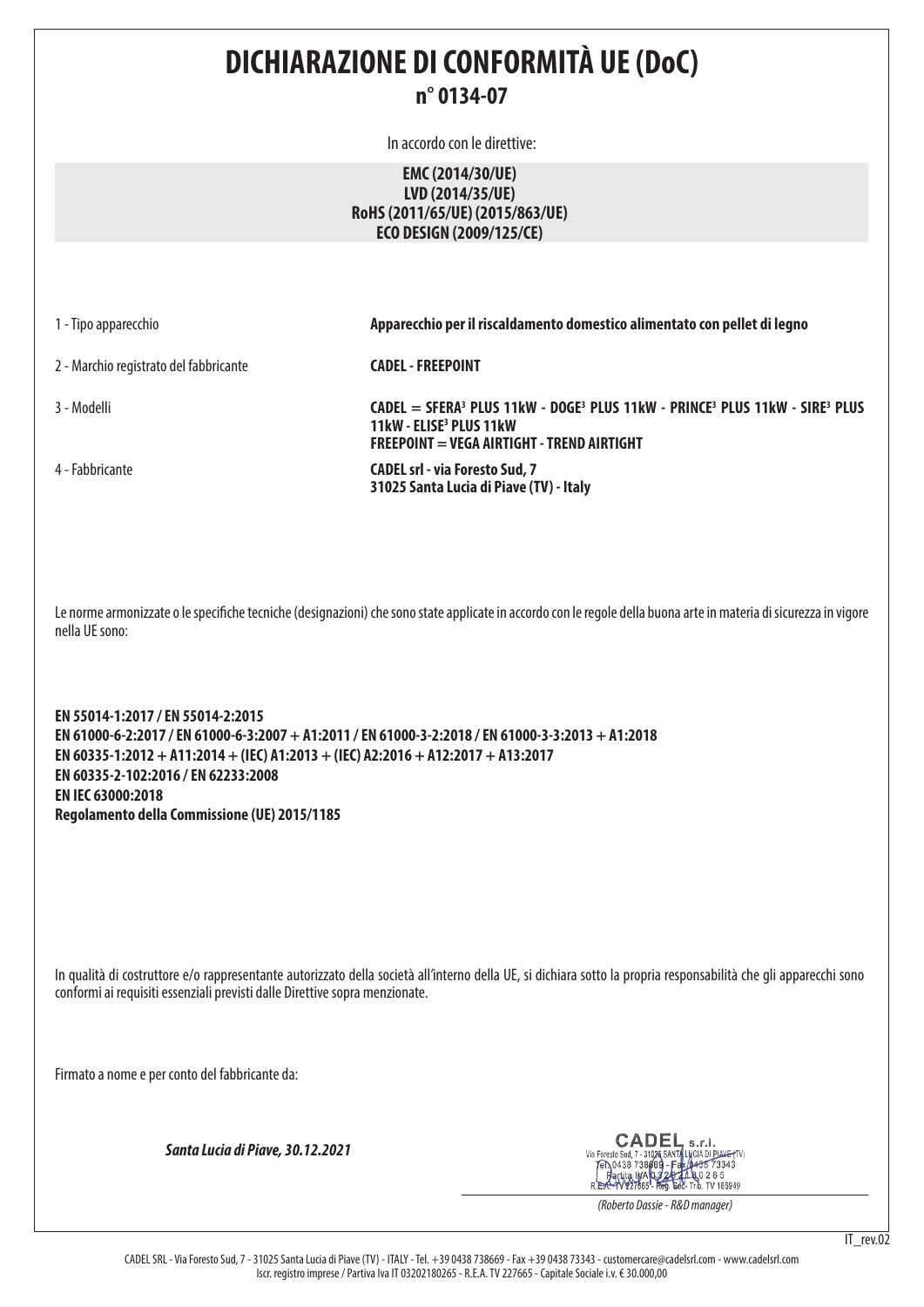# **DÉCLARATION DE CONFORMITÉ UE n° 0134-07**

Conformément aux directives:

## **EMC (2014/30/UE) LVD (2014/35/UE) RoHS (2011/65/UE) (2015/863/UE) ECO DESIGN (2009/125/CE)**

1 - Type d'appareil **Appareil de chauffage domestique alimenté par des granulés de bois**

2 - Marque enregistrée du fabricant **CADEL - FREEPOINT**

4 - Fabricant **CADEL srl - via Foresto Sud, 7** 

3 - Modèles **CADEL = SFERA3 PLUS 11kW - DOGE3 PLUS 11kW - PRINCE3 PLUS 11kW - SIRE3 PLUS 11kW - ELISE3 PLUS 11kW FREEPOINT = VEGA AIRTIGHT - TREND AIRTIGHT**

**31025 Santa Lucia di Piave (TV) - Italy**

Les normes harmonisées ou les spécifications techniques (désignations) qui ont été appliquées conformément aux règles de l'art en matière de sécurité applicables dans l'UE sont les suivantes:

**EN 55014-1:2017 / EN 55014-2:2015 EN 61000-6-2:2017 / EN 61000-6-3:2007 + A1:2011 / EN 61000-3-2:2018 / EN 61000-3-3:2013 + A1:2018 EN 60335-1:2012 + A11:2014 + (IEC) A1:2013 + (IEC) A2:2016 + A12:2017 + A13:2017 EN 60335-2-102:2016 / EN 62233:2008 EN IEC 63000:2018 Règlement de la Commission (UE) 2015/1185**

En qualité de fabricant et/ou de représentant autorisé de la société dans l'UE, je déclare sous mon entière responsabilité que les appareils sont conformes aux exigences essentielles prévues par les Directives susmentionnées.

Signé au nom et pour le compte du fabricant par:

*Santa Lucia di Piave, 30.12.2021*

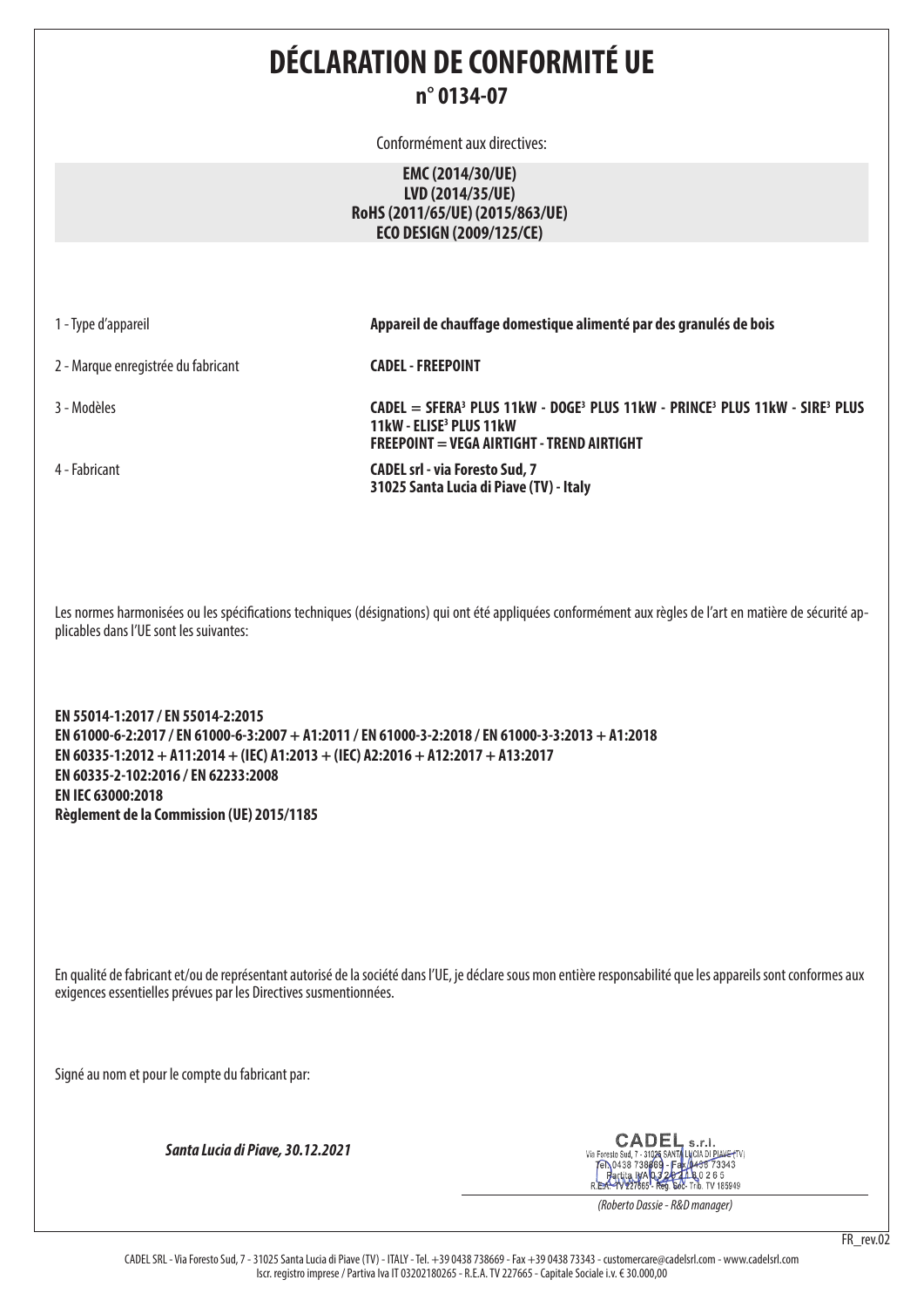# **EU-KONFORMITÄTSERKLÄRUNG n° 0134-07**

In Übereinstimmung mit den Richtlinien:

## **EMC (2014/30/EU) LVD (2014/35/EU) RoHS (2011/65/UE) (2015/863/UE) ECO DESIGN (2009/125/EC)**

1 - Gerätetyp **Mit Holzpellets betriebenes Haushaltsheizgerät**

2 - Eingetragenes Warenzeichen des Herstellers **CADEL - FREEPOINT**

3 - Modelle **CADEL = SFERA3 PLUS 11kW - DOGE3 PLUS 11kW - PRINCE3 PLUS 11kW - SIRE3 PLUS 11kW - ELISE3 PLUS 11kW FREEPOINT = VEGA AIRTIGHT - TREND AIRTIGHT** 4 - Hersteller **CADEL srl - via Foresto Sud, 7 31025 Santa Lucia di Piave (TV) - Italy**

Die harmonisierten Normen oder technischen Spezifikationen (Bestimmungen), die in Übereinstimmung mit den in der EU anerkannten Regeln der Technik angewandt wurden, sind:

**EN 55014-1:2017 / EN 55014-2:2015 EN 61000-6-2:2017 / EN 61000-6-3:2007 + A1:2011 / EN 61000-3-2:2018 / EN 61000-3-3:2013 + A1:2018 EN 60335-1:2012 + A11:2014 + (IEC) A1:2013 + (IEC) A2:2016 + A12:2017 + A13:2017 EN 60335-2-102:2016 / EN 62233:2008 EN IEC 63000:2018 Verordnung der Kommission (EU) 2015/1185**

In meiner Eigenschaft als Hersteller und/oder bevollmächtigter Vertreter der innerhalb der EWG tätigen Firma erkläre ich hiermit eigenverantwortlich, dass die Geräte den grundsätzlichen, von den oben erwähnten Richtlinien geforderten Anforderungen entsprechen.

Unterzeichnet im Namen und im Auftrag des Herstellers von:

*Santa Lucia di Piave, 30.12.2021*

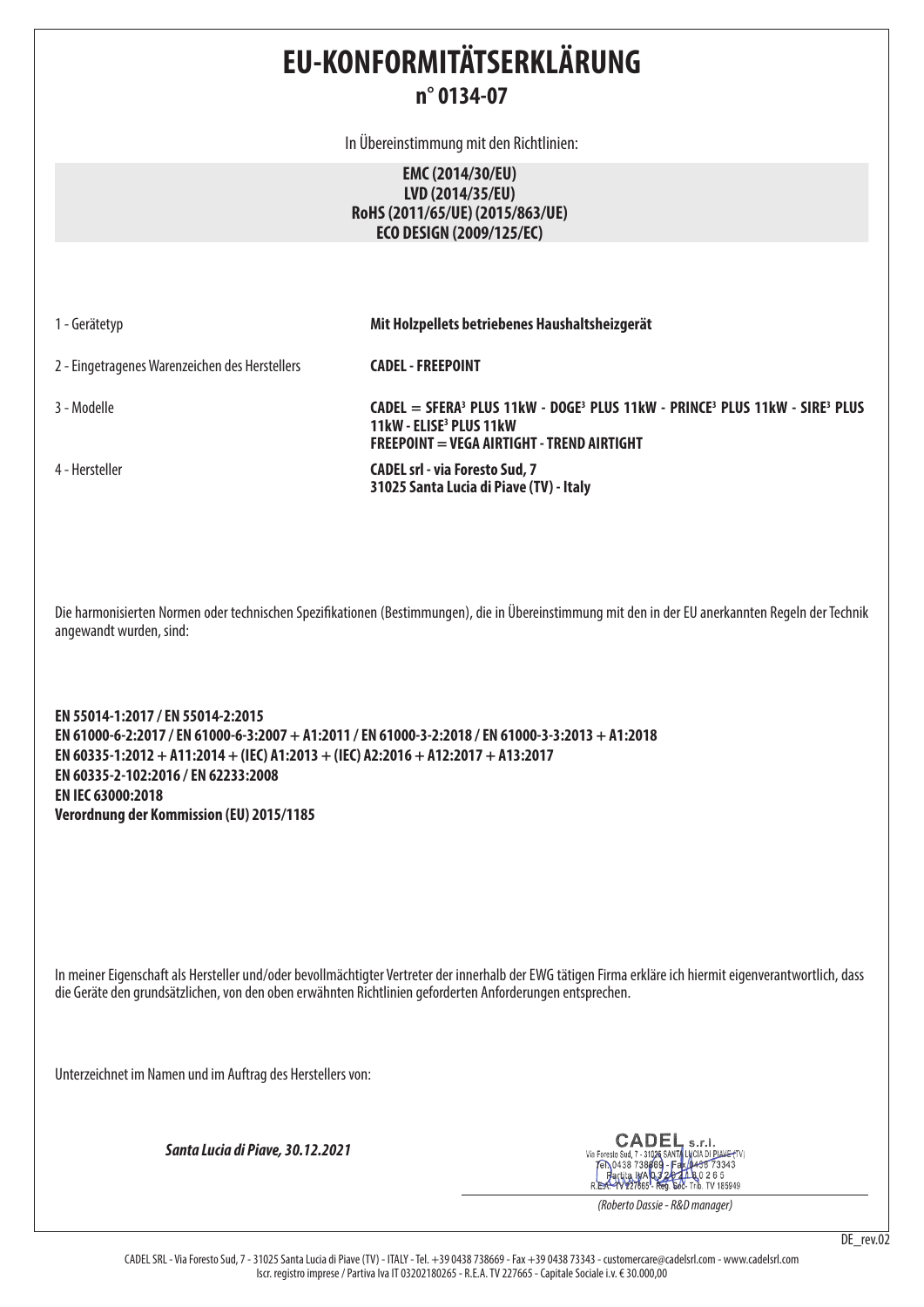# **EU DECLARATION OF CONFORMITY n° 0134-07**

According to the directives:

## **EMC (2014/30/EU) LVD (2014/35/EU) RoHS (2011/65/EU)RoHS (2011/65/UE) (2015/863/UE) ECO DESIGN (2009/125/EC)**

| 1 - Type of appliance | Residencial space heating appliance fired by wood pellets                                                                                                          |
|-----------------------|--------------------------------------------------------------------------------------------------------------------------------------------------------------------|
| 2 - Trademark         | <b>CADEL - FREEPOINT</b>                                                                                                                                           |
| 3 - Models            | $CADEL = SFERA3 PLUS 11kW - DOGE3 PLUS 11kW - PRINCE3 PLUS 11kW - SIRE3 PLUS$<br>11kW - ELISE <sup>3</sup> PLUS 11kW<br>FREEPOINT = VEGA AIRTIGHT - TREND AIRTIGHT |
| 4 - Manufacturer      | <b>CADEL srl - via Foresto Sud, 7</b><br>31025 Santa Lucia di Piave (TV) - Italy                                                                                   |

The following harmonised standards or technical specifications (designations) which comply withgood engineering practice in safety matters in force within the EU have been applied

**EN 55014-1:2017 / EN 55014-2:2015 EN 61000-6-2:2017 / EN 61000-6-3:2007 + A1:2011 / EN 61000-3-2:2018 / EN 61000-3-3:2013 + A1:2018 EN 60335-1:2012 + A11:2014 + (IEC) A1:2013 + (IEC) A2:2016 + A12:2017 + A13:2017 EN 60335-2-102:2016 / EN 62233:2008 EN IEC 63000:2018 Commission Regulation (EU) 2015/1185**

As manufacture and/or authorised representative within EU, we declare under our sole responsibility that the equipments follow the essential requirements foreseen by above mentioned Directives.

Signed in the name and on behalf of the manufacturer by:

*Santa Lucia di Piave, 30.12.2021*

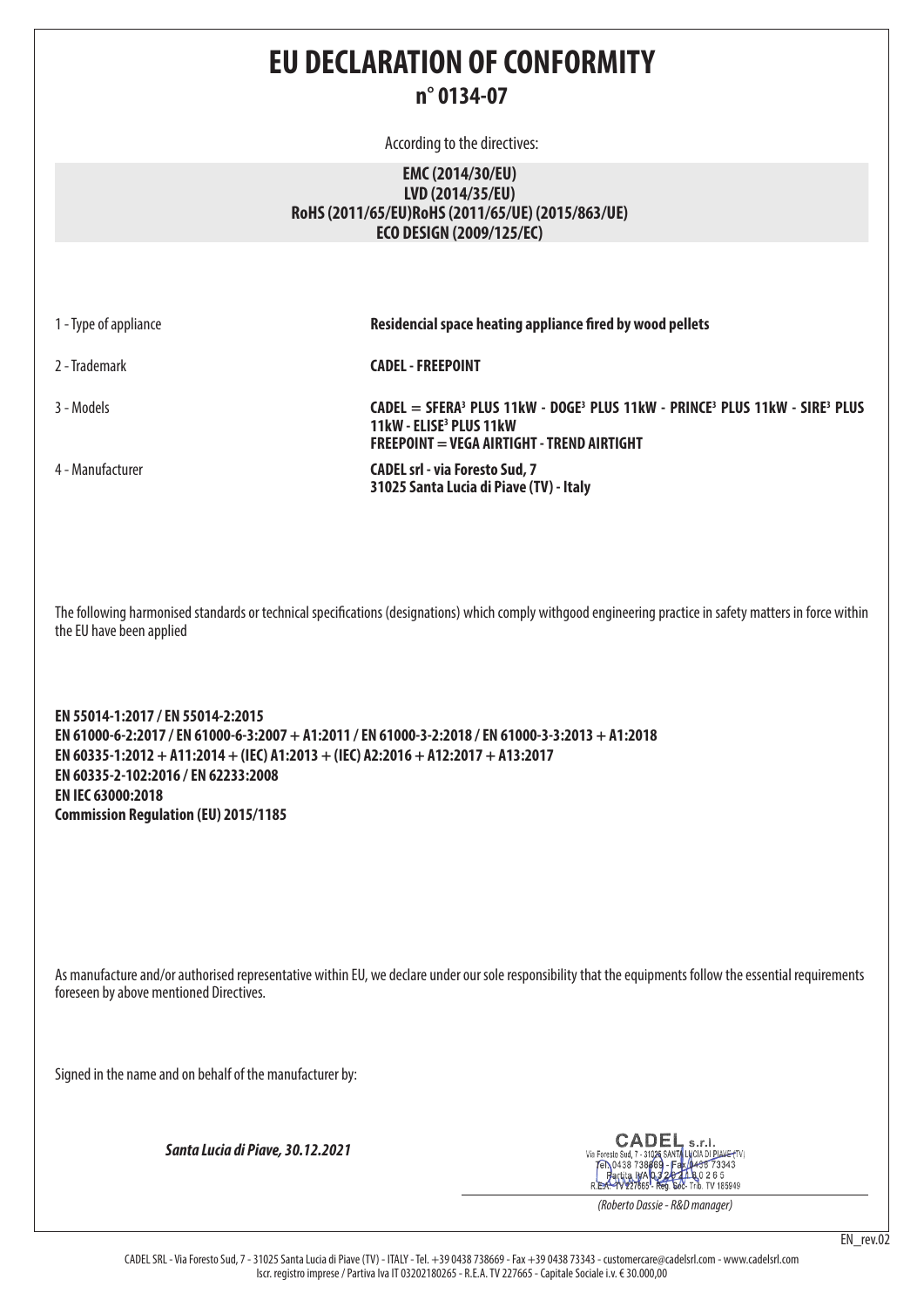## **EU-CONFORMITEITSVERKLARING n° 0134-07**

Overeenkomstig de richtlijnen:

## **EMC (2014/30/EU) LVD (2014/35/EU) RoHS (2011/65/UE) (2015/863/UE) ECO DESIGN (2009/125/EC)**

1 - Type toestel **Toestel voor de huishoudelijke verwarming gevoed met houtpellets**

2 - Geregistreerde merknaam door de fabrikant **CADEL - FREEPOINT**

4 - Fabrikant **CADEL srl - via Foresto Sud, 7** 

3 - Modellen **CADEL = SFERA3 PLUS 11kW - DOGE3 PLUS 11kW - PRINCE3 PLUS 11kW - SIRE3 PLUS 11kW - ELISE3 PLUS 11kW FREEPOINT = VEGA AIRTIGHT - TREND AIRTIGHT**

**31025 Santa Lucia di Piave (TV) - Italy**

De geharmoniseerde normen of de specifieke technieken (aanduidingen) die zijn toegepast in overeenstemming met de regels van goed vakmanschap op het gebied van veiligheid van kracht in de EU zijn:

**EN 55014-1:2017 / EN 55014-2:2015 EN 61000-6-2:2017 / EN 61000-6-3:2007 + A1:2011 / EN 61000-3-2:2018 / EN 61000-3-3:2013 + A1:2018 EN 60335-1:2012 + A11:2014 + (IEC) A1:2013 + (IEC) A2:2016 + A12:2017 + A13:2017 EN 60335-2-102:2016 / EN 62233:2008 EN IEC 63000:2018 Verordening van de Commissie (EU) 2015/1185**

In de hoedanigheid van fabrikant en/of bevoegd vertegenwoordiger van de onderneming binnen de EU, wordt onder de eigen verantwoordelijkheid verklaard dat de toestellen conform zijn aan de essentiële eisen voorzien door de bovengenoemde Richtlijnen.

Getekend in naam en voor rekening van de fabrikant door:

*Santa Lucia di Piave, 30.12.2021*

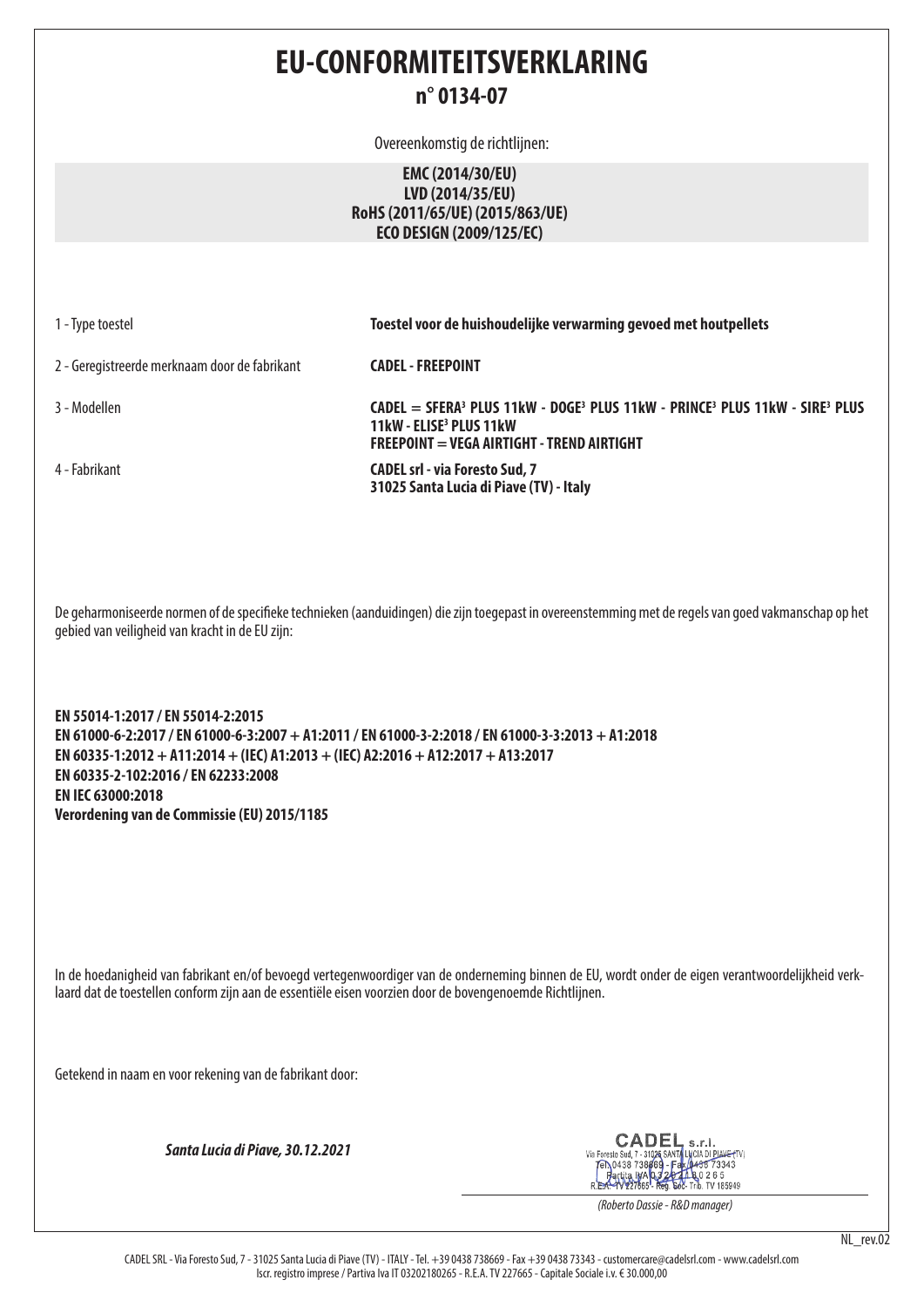## **EU-OVERENSSTEMMELSESERKLÆRING n° 0134-07**

I overensstemmelse med direktiverne:

## **EMC (2014/30/EU) LVD (2014/35/EU) RoHS (2011/65/UE) (2015/863/UE) ECO DESIGN (2009/125/EC)**

1 - Type apparat **Apparat fyret med træpiller til opvarmning i hjemmet**

**FREEPOINT = VEGA AIRTIGHT - TREND AIRTIGHT**

2 - Producentens registrerede varemærke **CADEL - FREEPOINT**

3 - Modeller **CADEL = SFERA3 PLUS 11kW - DOGE3 PLUS 11kW - PRINCE3 PLUS 11kW - SIRE3 PLUS 11kW - ELISE3 PLUS 11kW** 

4 - Producent **CADEL srl - via Foresto Sud, 7 31025 Santa Lucia di Piave (TV) - Italy**

De harmoniserede standarder eller tekniske specifikationer (betegnelser) vedrørende sikkerhed, der er gældende i EU og anvendt i overensstemmelse med reglerne for god praksis, er følgende:

**EN 55014-1:2017 / EN 55014-2:2015 EN 61000-6-2:2017 / EN 61000-6-3:2007 + A1:2011 / EN 61000-3-2:2018 / EN 61000-3-3:2013 + A1:2018 EN 60335-1:2012 + A11:2014 + (IEC) A1:2013 + (IEC) A2:2016 + A12:2017 + A13:2017 EN 60335-2-102:2016 / EN 62233:2008 EN IEC 63000:2018 Kommissionens forordning (EU) 2015/1185**

Som producent og/eller autoriseret repræsentant for virksomheden hjemhørende inden for EU, erklærer vi på eget ansvar, at apparaterne er i overensstemmelse med de væsentligste krav i de ovennævnte direktiver.

Underskrevet for fabrikanten og på dennes vegne af:

*Santa Lucia di Piave, 30.12.2021*

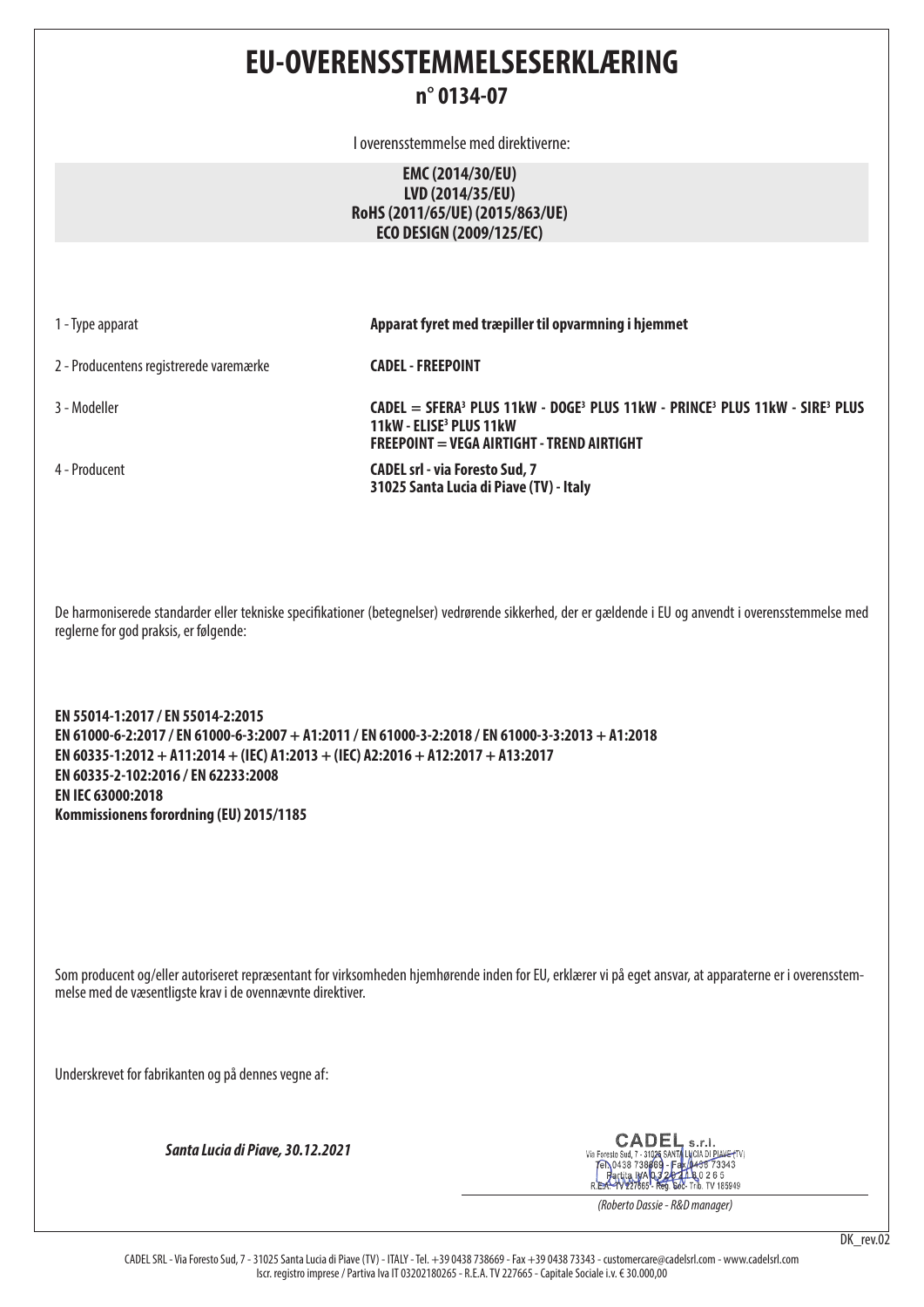**DECLARACIÓN DE CONFORMIDAD UE n° 0134-07**

En conformidad con las directivas:

### **EMC (2014/30/UE) LVD (2014/35/UE) RoHS (2011/65/UE) (2015/863/UE) ECO DESIGN (2009/125/CE)**

2 - Marca registrada del fabricante **CADEL - FREEPOINT**

4 - Fabricante **CADEL srl - via Foresto Sud, 7** 

1 - Tipo de aparato **Aparato para la calefacción doméstica alimentado con pellets de madera**

3 - Modelos **CADEL = SFERA3 PLUS 11kW - DOGE3 PLUS 11kW - PRINCE3 PLUS 11kW - SIRE3 PLUS 11kW - ELISE3 PLUS 11kW FREEPOINT = VEGA AIRTIGHT - TREND AIRTIGHT**

**31025 Santa Lucia di Piave (TV) - Italy**

Las normas armonizadas o las especificaciones técnicas (designaciones) vigentes en la UE que se han aplicado de acuerdo con las normas de buenas prácticas en materia de seguridad son:

**EN 55014-1:2017 / EN 55014-2:2015 EN 61000-6-2:2017 / EN 61000-6-3:2007 + A1:2011 / EN 61000-3-2:2018 / EN 61000-3-3:2013 + A1:2018 EN 60335-1:2012 + A11:2014 + (IEC) A1:2013 + (IEC) A2:2016 + A12:2017 + A13:2017 EN 60335-2-102:2016 / EN 62233:2008 EN IEC 63000:2018 Reglamento de la Comisión (UE) 2015/1185**

En calidad de fabricante y/o representante autorizado de la sociedad dentro de la UE, declara bajo su responsabilidad que los equipos cumplen con los requisitos esenciales previstos por las Directivas anteriormente mencionadas.

Firmado a nombre y por cuenta del fabricante por:

*Santa Lucia di Piave, 30.12.2021*

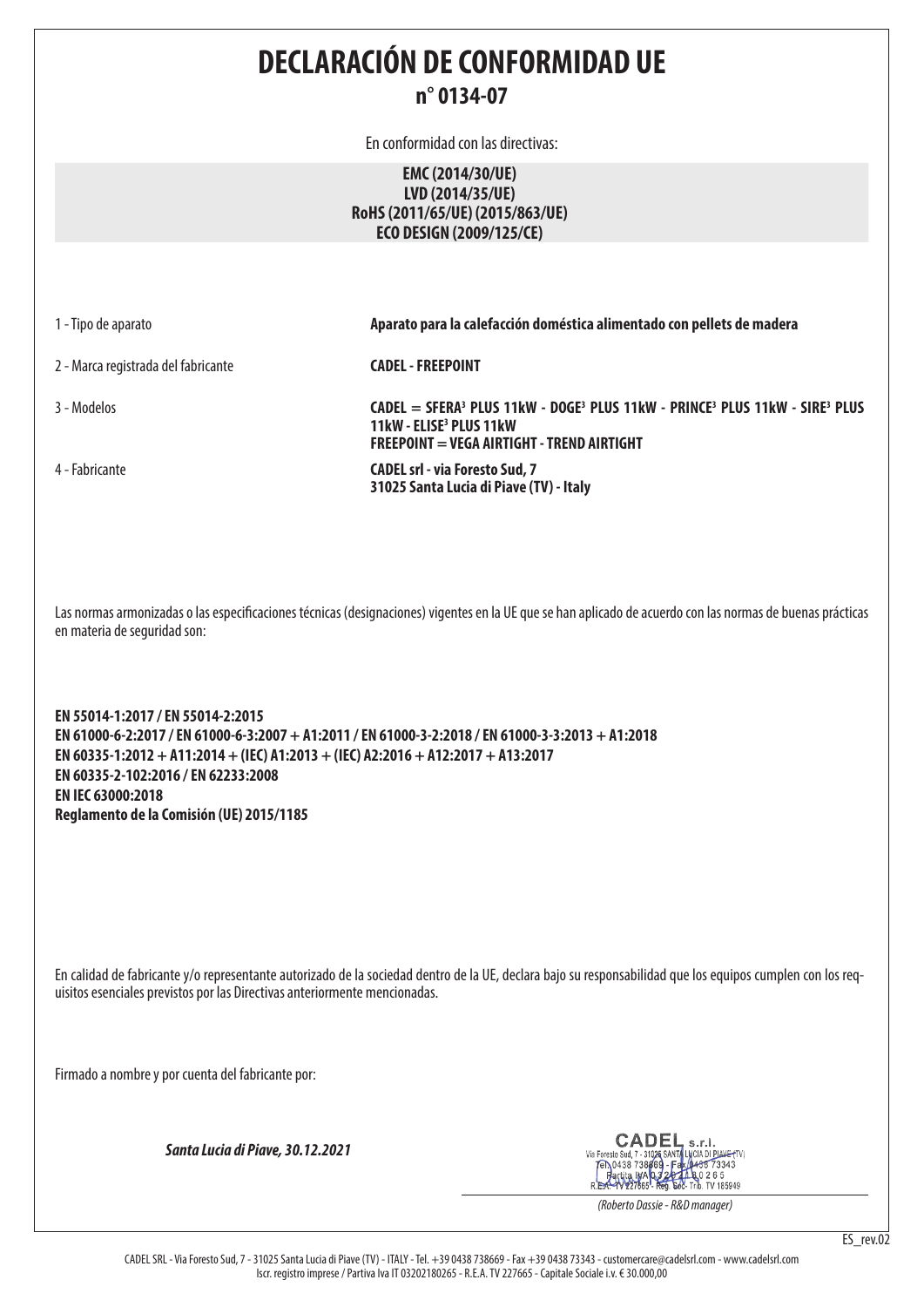**DECLARAÇÃO DE CONFORMIDADE UE n° 0134-07**

De acordo com as diretivas:

### **EMC (2014/30/UE) LVD (2014/35/UE) RoHS (2011/65/UE)RoHS (2011/65/UE) (2015/863/UE) ECO DESIGN (2009/125/CE)**

| 1 - Tipo de aparelho                                                                                                                            | Aparelho para o aquecimento doméstico alimentado com pellets de madeira                                                                                                                                                 |
|-------------------------------------------------------------------------------------------------------------------------------------------------|-------------------------------------------------------------------------------------------------------------------------------------------------------------------------------------------------------------------------|
| 2 - Marca registada do fabricante                                                                                                               | <b>CADEL - FREEPOINT</b>                                                                                                                                                                                                |
| 3 - Modelos                                                                                                                                     | CADEL = SFERA <sup>3</sup> PLUS 11kW - DOGE <sup>3</sup> PLUS 11kW - PRINCE <sup>3</sup> PLUS 11kW - SIRE <sup>3</sup> PLUS<br>11kW - ELISE <sup>3</sup> PLUS 11kW<br><b>FREEPOINT = VEGA AIRTIGHT - TREND AIRTIGHT</b> |
| 4 - Fabricante                                                                                                                                  | <b>CADEL srl - via Foresto Sud, 7</b><br>31025 Santa Lucia di Piave (TV) - Italy                                                                                                                                        |
| As normas harmonizadas ou especificações técnicas (designações) que foram aplicadas de acordo com as leis em vigor na UE sobre a segurança são: |                                                                                                                                                                                                                         |

**EN 55014-1:2017 / EN 55014-2:2015 EN 61000-6-2:2017 / EN 61000-6-3:2007 + A1:2011 / EN 61000-3-2:2018 / EN 61000-3-3:2013 + A1:2018 EN 60335-1:2012 + A11:2014 + (IEC) A1:2013 + (IEC) A2:2016 + A12:2017 + A13:2017 EN 60335-2-102:2016 / EN 62233:2008 EN IEC 63000:2018 Regulamento da Comissão (UE) 2015/1185**

Como fabricante e ou representante autorizado da sociedade na UE, declaramos sob a nossa própria responsabilidade que os aparelhos estão em conformidade com os requisitos essenciais das diretivas acima mencionadas.

Assinado com nome e por conta do fabricante de:

*Santa Lucia di Piave, 30.12.2021*



*(Roberto Dassie - R&D manager)*

CADEL SRL - Via Foresto Sud, 7 - 31025 Santa Lucia di Piave (TV) - ITALY - Tel. +39 0438 738669 - Fax +39 0438 73343 - customercare@cadelsrl.com - www.cadelsrl.com Iscr. registro imprese / Partiva Iva IT 03202180265 - R.E.A. TV 227665 - Capitale Sociale i.v. € 30.000,00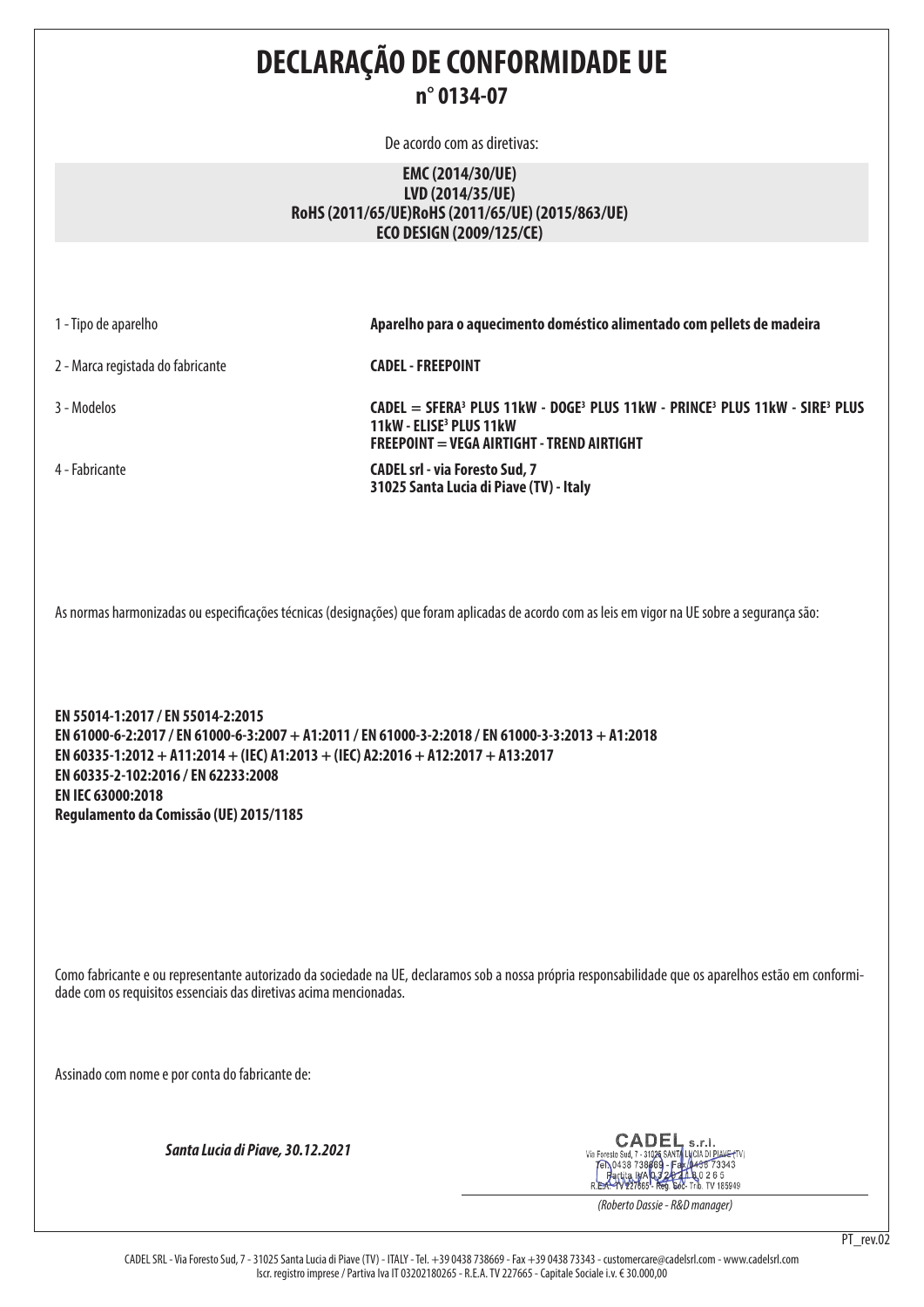## **ΔΗΛΩΣΗ ΣΥΜΜΟΡΦΩΣΗΣ ΕΕ n° 0134-07**

Σύμφωνα με τις Οδηγίες:

## **EMC (2014/30/EE) LVD (2014/35/EE) RoHS (2011/65/UE) (2015/863/UE) ECO DESIGN (2009/125/EK)**

1 - Τύπος συσκευής **Συσκευή οικιακής θέρμανσης με πέλετ ξύλου**

**31025 Santa Lucia di Piave (TV) - Italy**

2 - Κατατεθέν εμπορικό σήμα του κατασκευαστή **CADEL - FREEPOINT**

3 - Μοντέλα **CADEL = SFERA3 PLUS 11kW - DOGE3 PLUS 11kW - PRINCE3 PLUS 11kW - SIRE3 PLUS 11kW - ELISE3 PLUS 11kW FREEPOINT = VEGA AIRTIGHT - TREND AIRTIGHT** 4 - Κατασκευαστής **CADEL srl - via Foresto Sud, 7** 

Τα εναρμονισμένα πρότυπα ή οι τεχνικές προδιαγραφές (ονομασίες) που εφαρμόστηκαν σύμφωνα με τους κανόνες της ορθής πρακτικής σε θέματα ασφαλείας που ισχύουν στην ΕΕ είναι οι εξής:

**EN 55014-1:2017 / EN 55014-2:2015 EN 61000-6-2:2017 / EN 61000-6-3:2007 + A1:2011 / EN 61000-3-2:2018 / EN 61000-3-3:2013 + A1:2018 EN 60335-1:2012 + A11:2014 + (IEC) A1:2013 + (IEC) A2:2016 + A12:2017 + A13:2017 EN 60335-2-102:2016 / EN 62233:2008 EN IEC 63000:2018 Κανονισμός Επιτροπής (ΕΕ) 2015/1185**

Ως κατασκευαστής ή/και εξουσιοδοτημένος αντιπρόσωπος της εταιρείας στην ΕΕ, δηλώνεται με δική μας ευθύνη ότι οι συσκευές είναι κατασκευασμένες σε συμμόρφωση με τις βασικές απαιτήσεις των προαναφερόμενων οδηγιών.

Υπεγράφη στο όνομα και για λογαριασμό του κατασκευαστή από:

*Santa Lucia di Piave, 30.12.2021*

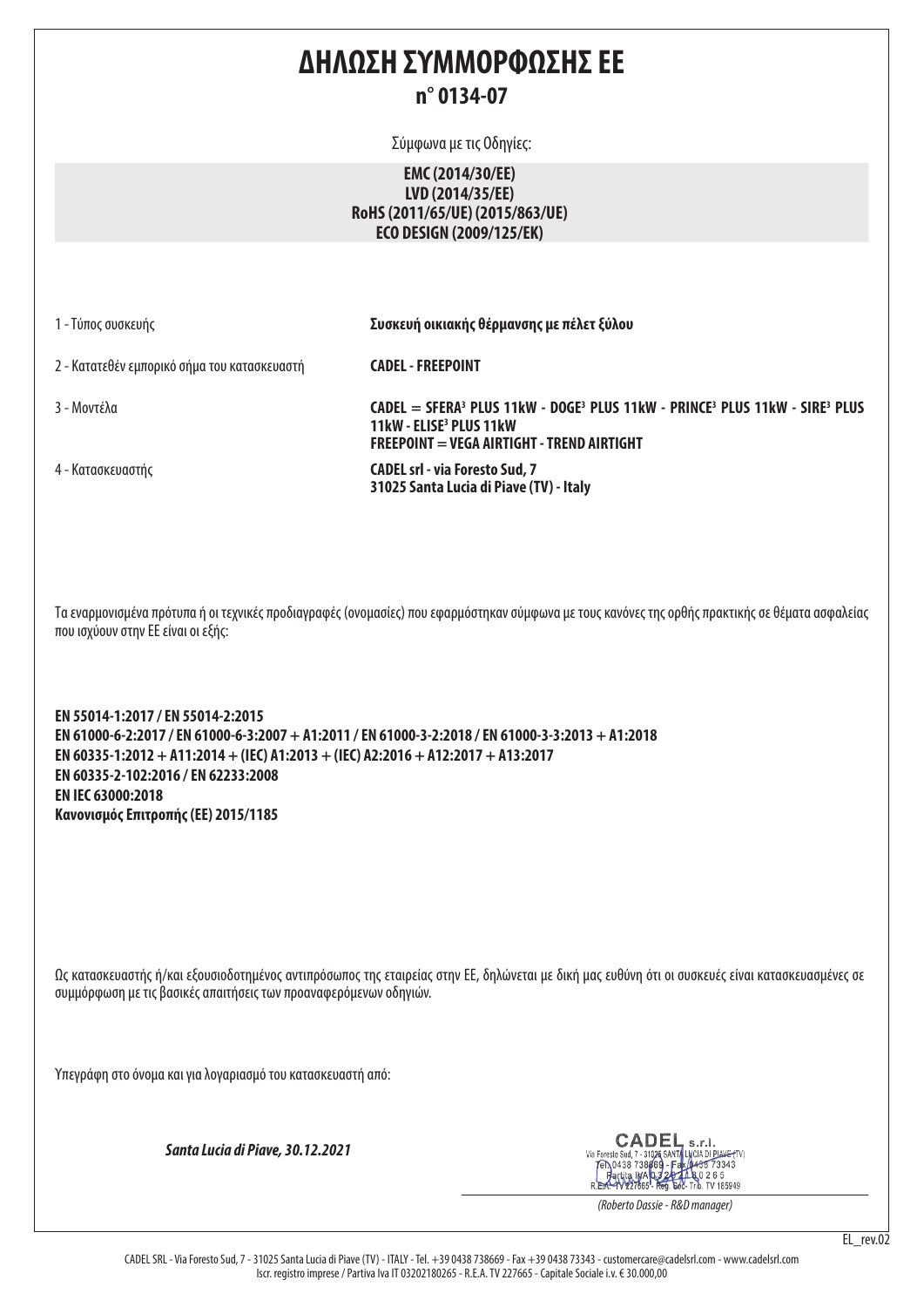# **DEKLARACJA ZGODNOŚCI UE n° 0134-07**

Zgodnie z dyrektywami:

## **EMC (2014/30/UE) LVD (2014/35/UE) RoHS (2011/65/UE) (2015/863/UE) ECO DESIGN (2009/125/WE)**

1 - Rodzaj urządzenia **Urządzenie do ogrzewania gospodarstw domowych zasilane pelletem drzewnym**

2 - Zarejestrowany znak towarowy producenta **CADEL - FREEPOINT**

3 - Modele **CADEL = SFERA3 PLUS 11kW - DOGE3 PLUS 11kW - PRINCE3 PLUS 11kW - SIRE3 PLUS 11kW - ELISE3 PLUS 11kW FREEPOINT = VEGA AIRTIGHT - TREND AIRTIGHT**

4 - Producent **CADEL srl - via Foresto Sud, 7** 

Zharmonizowane normy lub specyfikacje techniczne (oznaczenia), które zostały zastosowane zgodnie z zasadami dobrych praktyk bezpieczeństwa obowiązujących w UE, to:

**31025 Santa Lucia di Piave (TV) - Italy**

**EN 55014-1:2017 / EN 55014-2:2015 EN 61000-6-2:2017 / EN 61000-6-3:2007 + A1:2011 / EN 61000-3-2:2018 / EN 61000-3-3:2013 + A1:2018 EN 60335-1:2012 + A11:2014 + (IEC) A1:2013 + (IEC) A2:2016 + A12:2017 + A13:2017 EN 60335-2-102:2016 / EN 62233:2008 EN IEC 63000:2018 Rozporządzenie Komisji (UE) 2015/1185**

Jako producent i/lub autoryzowany przedstawiciel przedsiębiorstwa na terenie UE, oświadczam na własną odpowiedzialność, że urządzenia spełniają zasadnicze wymagania wyżej wymienionych dyrektyw.

Podpisano w imieniu i na rzecz producenta, przez:

*Santa Lucia di Piave, 30.12.2021*